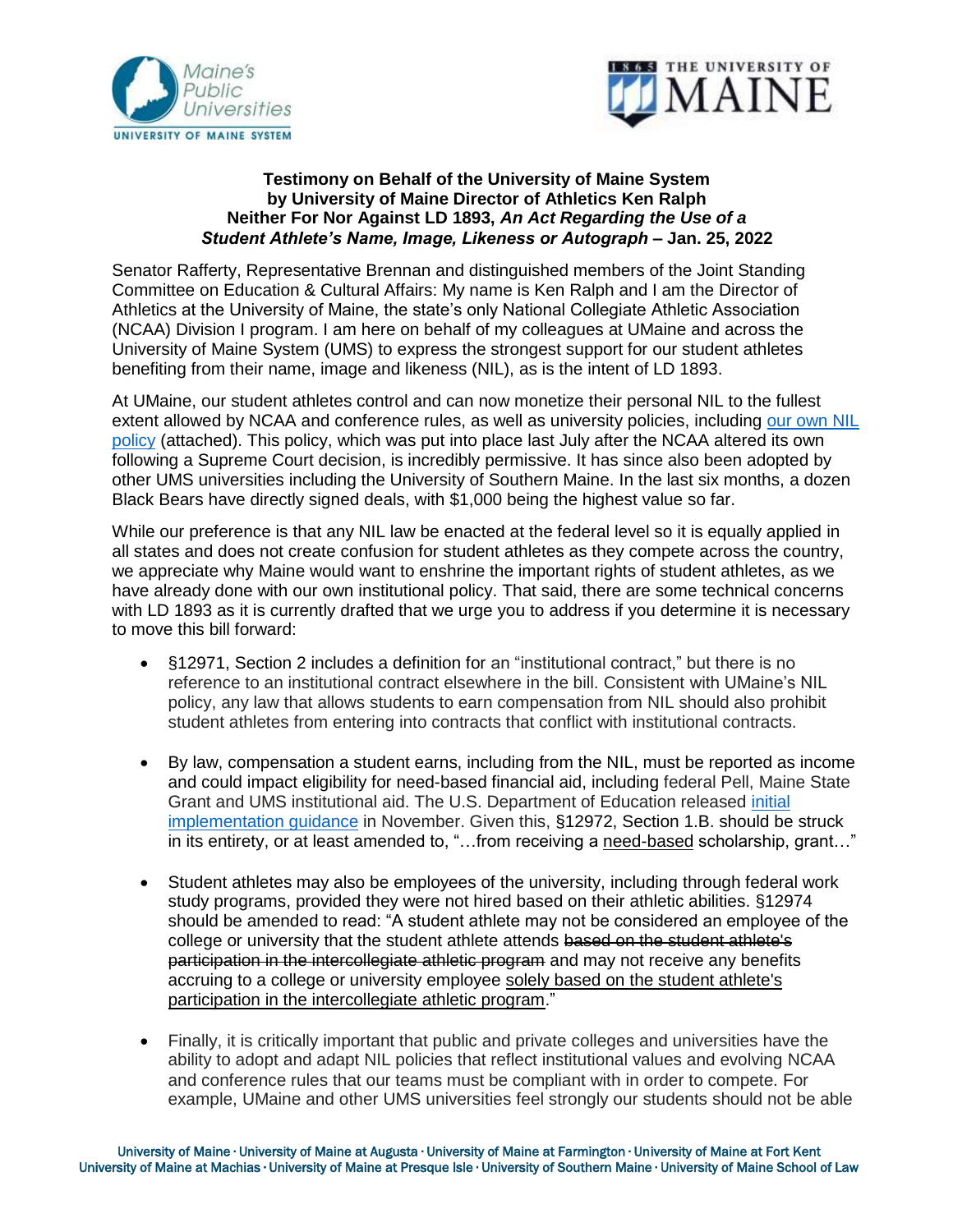to use their NIL to promote products or activities that are illegal, or that leverage trademarked or copyrighted university logos. This is reflected in our own NIL policy. As written, we question whether the blanket prohibition in §12972, Section 1 against an institution adopting policies that prevent students from benefiting from NIL conflicts with these necessary provisions of our own policy.

This is an exciting time for Black Bear Athletics. Historic investment from the Harold Alfond Foundation in our facilities in Orono will enhance the opportunities for our athletes and all Maine youth to equitably participate in, and enjoy the benefits of, playing sports. The ability for our student athletes to derive an income from their name, image and likeness is also exciting, and long-overdue. We are not opposed to a simple State law that makes clear college student athletes at Maine colleges and universities can earn compensation from NIL, consistent with institutional, conference and other governing organization policies, and that those institutional policies must be posted on publicly accessible websites. Additionally, we fully support the rights of our student-athletes to retain representation in negotiating deals and understanding their legal and tax implications, and encourage them to do so.

However, other states that have moved too quickly to preempt NCAA guidelines and Congressional action have already begun repealing those laws, having realized they were more restrictive than what is finally allowed. As we work together to protect and promote this new tool for our student athletes, let us not do the same here in Maine and unintentionally create confusion that jeopardizes eligibility and opportunity.

I thank you for the chance to testify today and for your ongoing support of our students. I look forward to your questions.